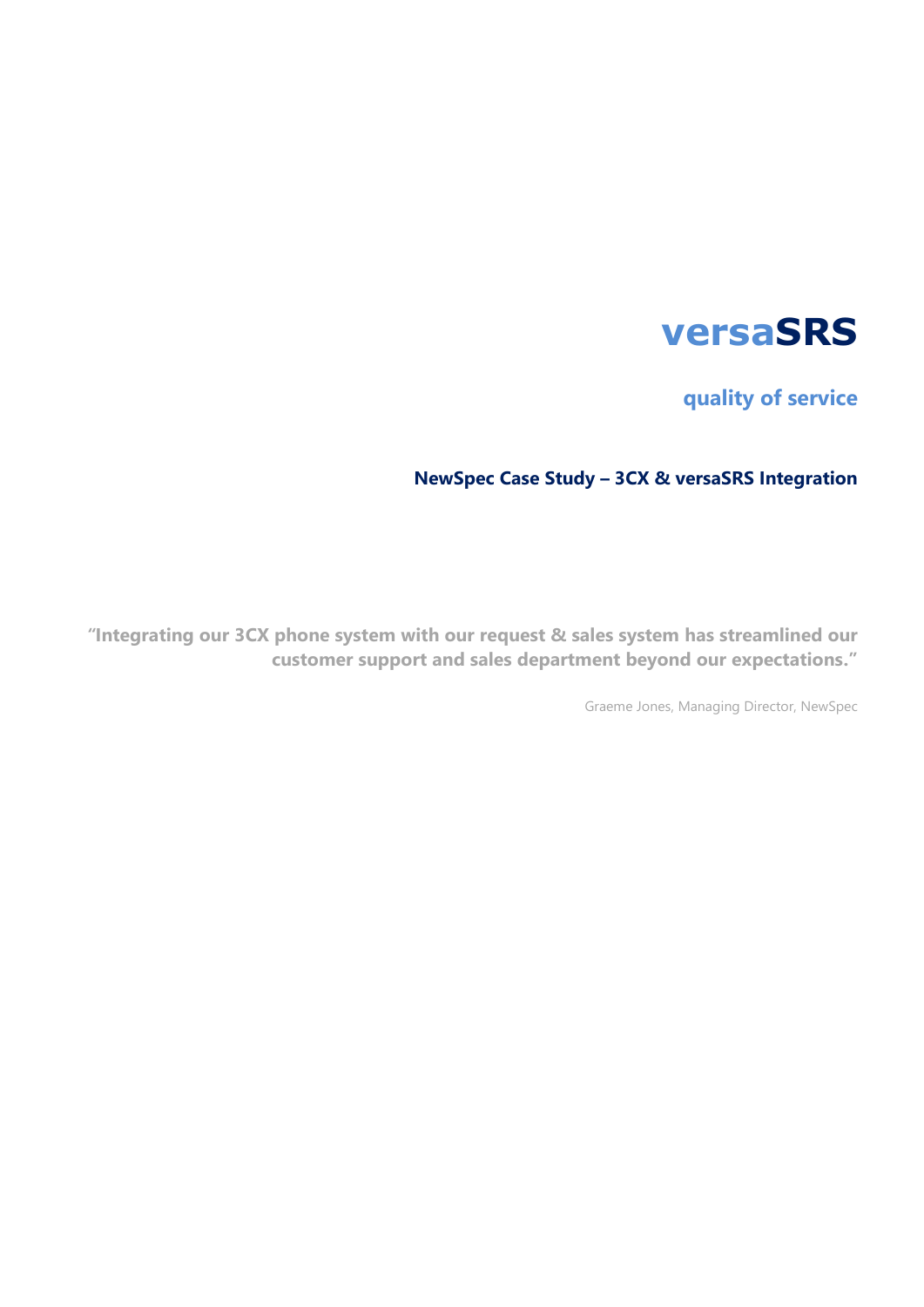### **NewSpec Case Study – 3CX & versaSRS Integration**

### **Organization:**

NewSpec Pty Ltd

### **Where Solution Used:**

Australia Nationally

### **URL:**

www.newspec.com.au

### **Industry:**

Lasers, Optics & Surface Metrology Equipment

### **Key Products Used:**

3CX v10+ versaSRS v5+ versa3CXClient versa3CXServer

#### **versaSRS:**

t: +61.8.8463.1914 e: sales@versadev.com w: www.versaSRS.com

## **3CX & versaSRS**

### **BACKGROUND**

NewSpec was established in December 2004 as an Australian owned company, as the exclusive Australasian distributor for Newport Corporation. We specialise in the marketing, sales, importation, installation and service of scientific research equipment, primarily in the fields of lasers, optics and surface metrology.

Based in Adelaide, with offices in Melbourne, Brisbane and Sydney, NewSpec continues to grow, offering an expanding range of Laser Systems, AFM's, Surface Profilers, and related optical equipment to the scientific research, aerospace & defence, microelectronics and life science markets throughout Australia and New Zealand.

### **INTERVIEW**

Graeme Jones, Managing Director, NewSpec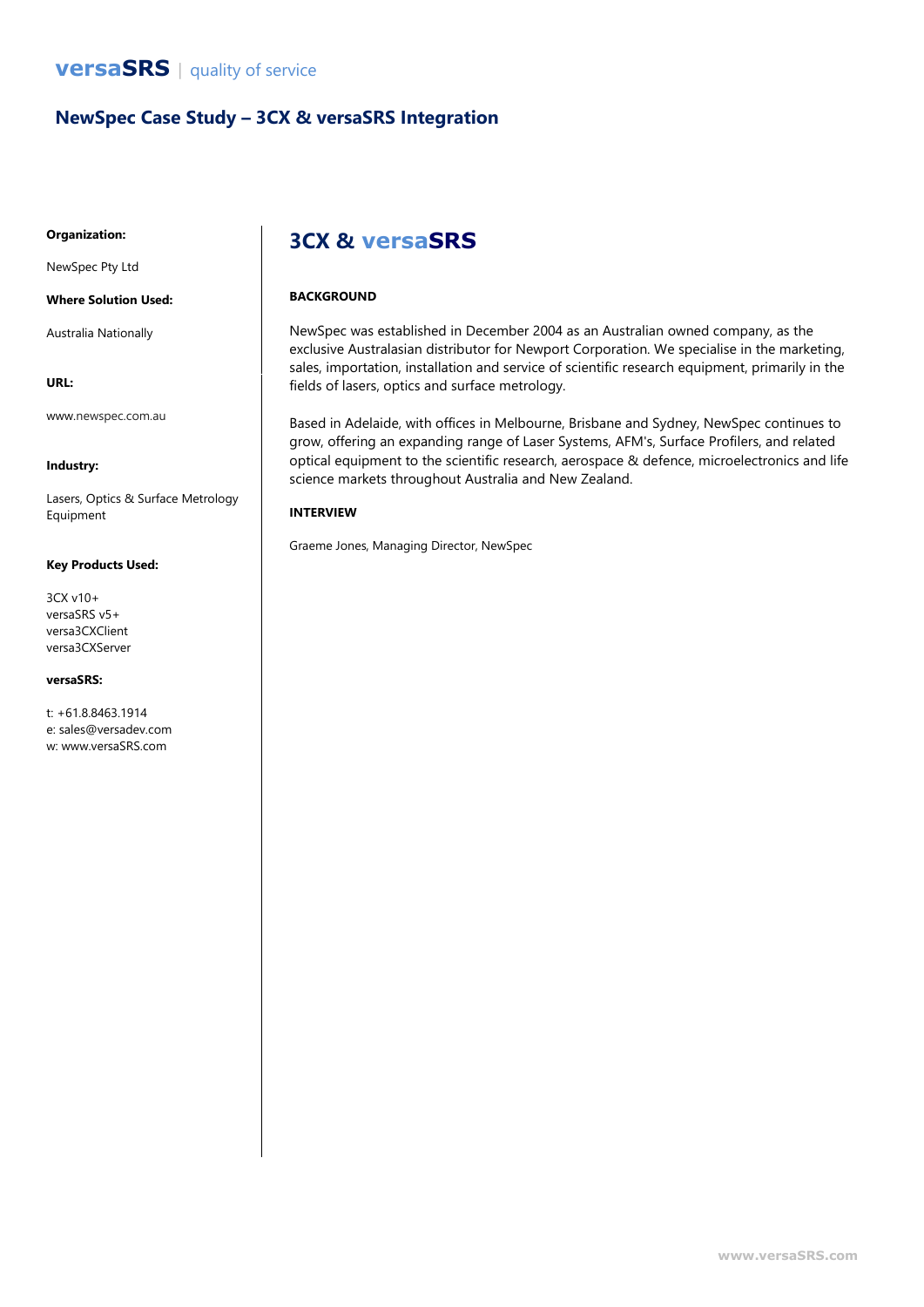### **versaSRS** | quality of service

### **NewSpec Case Study – 3CX & versaSRS Integration**

**What were the issues faced by the business unit prior to integrating 3CX with versaSRS?**

#### **How easy was the software to implement?**

**What impact has the integration had on the business?**

**3CX and versaSRS have been core software solutions for the successful day-to-day running of our business over the last six years. Without a doubt we have enjoyed the extended flexibility and vast functionality of both products.**

Initially we integrated 3CX with versaSRS very easily on our own. 3CX can email any missed calls as an attached wav file, so we simply set up a queue in versaSRS that would log any missed calls sent from 3CX. From this moment on there was total visibility within our business which ensured that all calls whether supplier or customer related were followed up. We were also able to use the case watcher functionality in versaSRS to notify staff and management of any missed calls, or escalating calls that were not followed up automatically through versaSRS.

When we became aware that VersaDev had developed software that would allow us to fully integrate both incoming and outgoing calls within versaSRS we immediately installed the free companion tools and were up and running in no time.

#### **Extremely easy to install and configure. The systems were integrated within 1 hour.**

The integration consisted of one Windows Service where 3CX is installed, and one Windows system tray application installed on every versaSRS user machine (versa3CXClient).

The versaSRS Client is configured with the user's phone extension number and once started, simply listens for incoming calls.

When a call is received by the versaSRS user, either by picking up a softphone or desk phone, versaSRS automatically launches business determined windows to assist the versaSRS user with the call. When the caller selects certain key combinations using 3CX then versaSRS uses this information to retrieve help articles, a case window and supporting documentation.

For example, if our customer is recorded within the built-in CRM in versaSRS, the 3CXClient can retrieve and launch the contact details screen for that customer automatically. It can also show any current cases or requests that our customer may have already raised. We also have the ability to look at closed cases and potentially stalled cases also.

We can also configure the 3CXClient software to launch the versaSRS Knowledge Base, generate a new case based on a template, or display the CRM contacts look up.

This perfectly aligns with the functionality within 3CX for key presses and versaSRS queue setup.

Whether it is a new sales enquiries or customer support we can log cases instantly, saving staff time. We can also report on the amount of time spent on incoming calls for customer billing or staff training purposes.

#### **Probably the biggest impact has been in terms of our accounts, sales & lead management.**

The one-click call integration between 3CX and versaSRS means that any of our staff using versaSRS can immediately make outgoing calls simply by clicking on the relevant CRM record phone number or by clicking on the phone number generated within a report provided in versaSRS.

Clicking on a phone number triggers either their desk phone or soft phone to dial the number automatically when the receiver is picked up.

Sales leads and customer account management is now seamlessly integrated giving our staff more time to get on with the job at hand. It also means they can work their cases and update them as they make calls, providing more information for reports including our sales pipeline reports.

Integrating our 3CX phone system with our request and sales system has streamlined our customer support and sales department beyond our expectations. The customer experience has improved and customers have been happy with the experience and the speed of responsiveness around the cases they have created. In all it appears that it is a win win for our business and the customer alike.